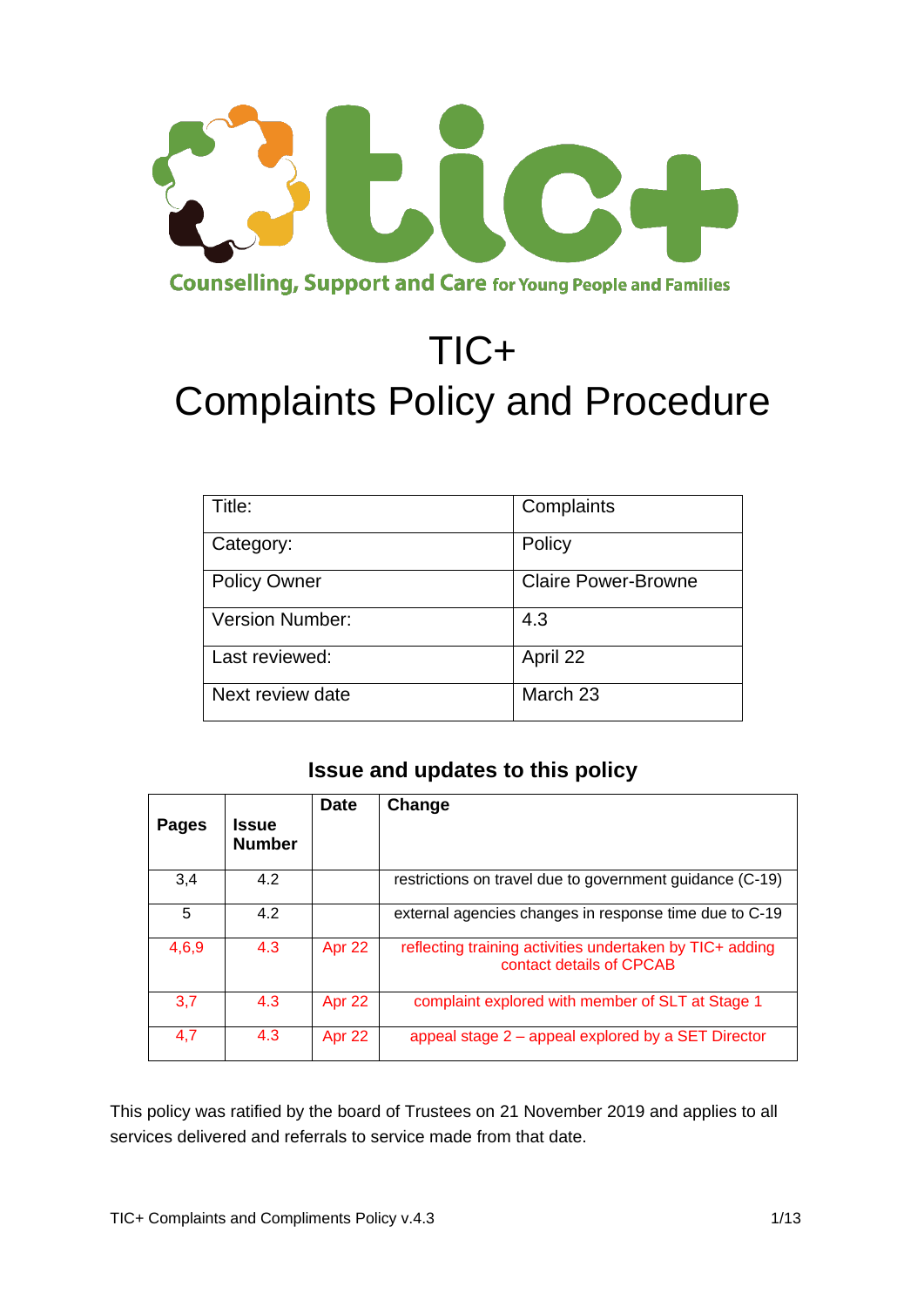TIC+ is committed to providing a **high quality, transparent and accessible** service to everyone we have contact with. In order to do this, we need you to tell us when we get things wrong. We want to help **resolve your complaint as quickly as possible.**

We welcome feedback, comments, suggestions and complaints. We **actively encourage you to contact us with your feedback, whether good or bad**. Complaints are important to us as they help us to see where our services, procedures and activities might be improved.

# **Positive feedback**

We often **circulate positive feedback within our organisation** having first **removed any identifying names**. This feedback acts as a great motivator and it may be used to help us identify good practice. The feedback may also be used in marketing and promotional materials about our service and also to evidence the effectiveness of our service to commissioners and funders, helping us to see more young people and families. **We will not publish your name** unless we receive your permission to do so.

# **When things go wrong**

**We recognise that** there may be times when our services do not **meet your expectations**. If this happens it is important that we know about it as soon as possible, so that we can **resolve the situation effectively** to try to prevent it from happening again**, to learn and to improve our services.** 

## **Our promise and commitment to you**

We promise to take all feedback and complaints seriously and to deal with them in a timely manner.

A **complaint** is an expression of dissatisfaction;

# **Our standards for handling complaints**

- You can expect to be treated with **courtesy, respect and fairness at all times.** We expect that you will also **treat our staff** dealing with your complaint with the same courtesy, respect and fairness.
- We will treat your **complaint in confidence** within TIC+.
- We will deal with your service complaint **promptly within timescales** described below.

# **How to complain to us**

The process below explains how you can comment on our service. It sets out how quickly you can expect a response from us and how we will use your feedback. It also states what you can do if you are not happy with the response given.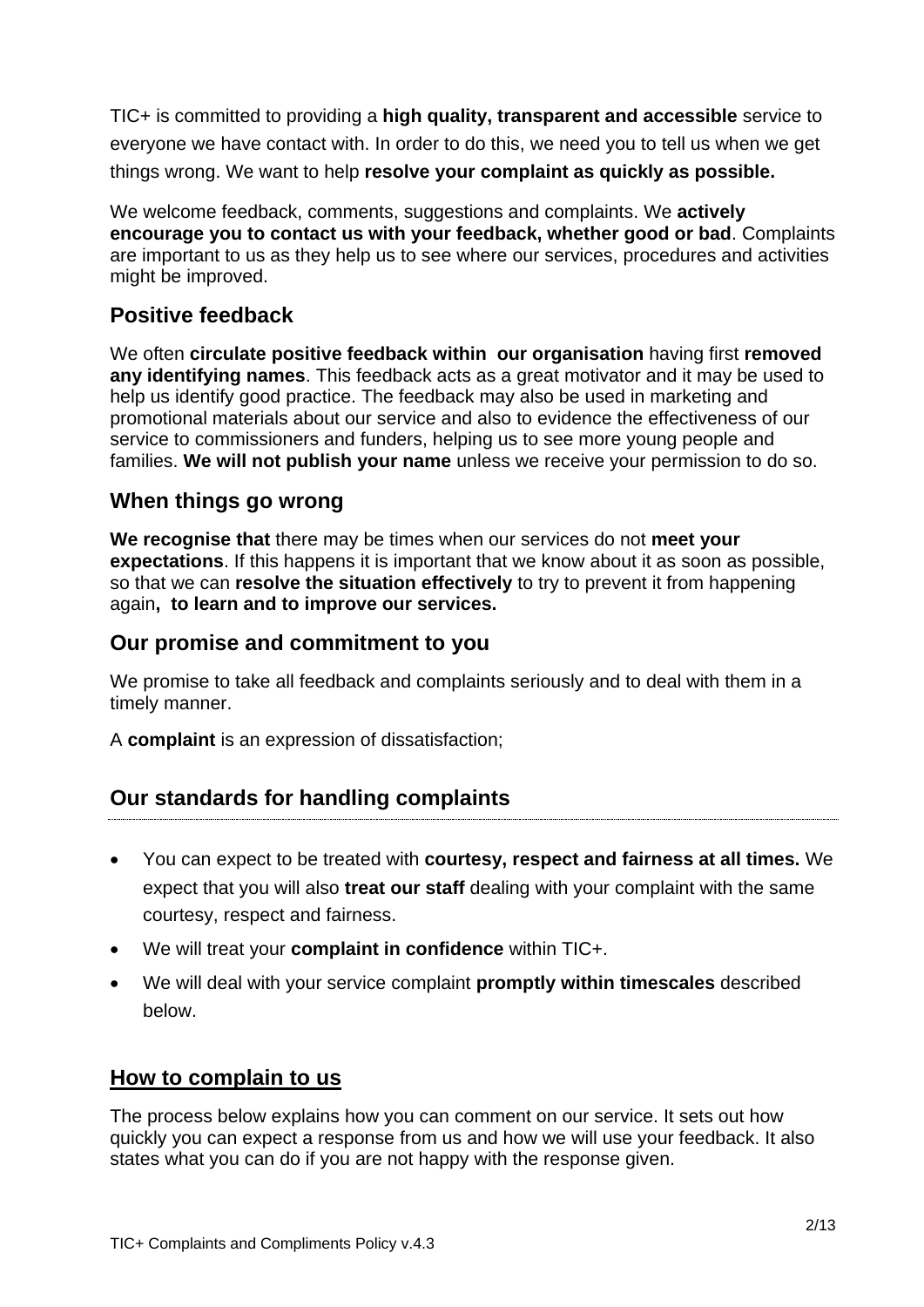## **Stage 1:**

Please tell us about your complaint as soon as possible by one of the following methods. You should notify us within three (3) months of the event or outcome that you are complaining about:

#### **a) Face-to-face whilst the service is still being provided**

e.g. **during/after a face to face counselling session/online/remote counselling or support session/meeting/training/workshop**. The most effective way we can **resolve a problem** is if we are aware of it whilst you are still receiving the service that you are unhappy with. This means we can look into what has happened and try to resolve it there and then. This may not always be possible but we will do our best

If you are unable to do this, then:

#### **b) Contact us by telephone**

If you are not able to **tell us face to face, via a remote method or online,** then the first step is to contact us (see contact details below or follow this [link\)](https://ticplus.org.uk/contact/). Ideally the situation can be resolved by telephone as this is often the most effective way for us to find out exactly what has happened and to strive to resolve the situation quickly and efficiently and hopefully to your satisfaction.

#### **c) Write to us with your complaint/concern**

You can also **email, text chat or send us a letter** about your complaint [contact us\)](https://ticplus.org.uk/contact/) details below). Please include as much information as you can about the complaint, along with your full name, address, postcode and telephone number.

#### **Information we need to know to help us deal with your complaint**

Please make sure you tell us:

- what has happened
- when it happened- complaints must be made within three months of the event taking place to ensure we can respond appropriately.
- the background to the issue, if you think it is relevant
- what you have done to try and resolve it
- what you want us to do to put things right

#### **What we will do next**

Your complaint will be explored with the most appropriate member of our Senior Leadership Team, e.g. the Head of Training for a training complaint and the Head of Clinical Operations for a service delivery complaint. We will acknowledge your complaint within five working days. We aim to **resolve the problem** straightaway. If we are unable to do so, for example because the information we need is not to hand or we need to carry out further investigation, we will make a record of your complaint/concerns and agree the best way and time to contact you.

This will normally be within **ten** working days unless we make some other arrangement that is acceptable to you.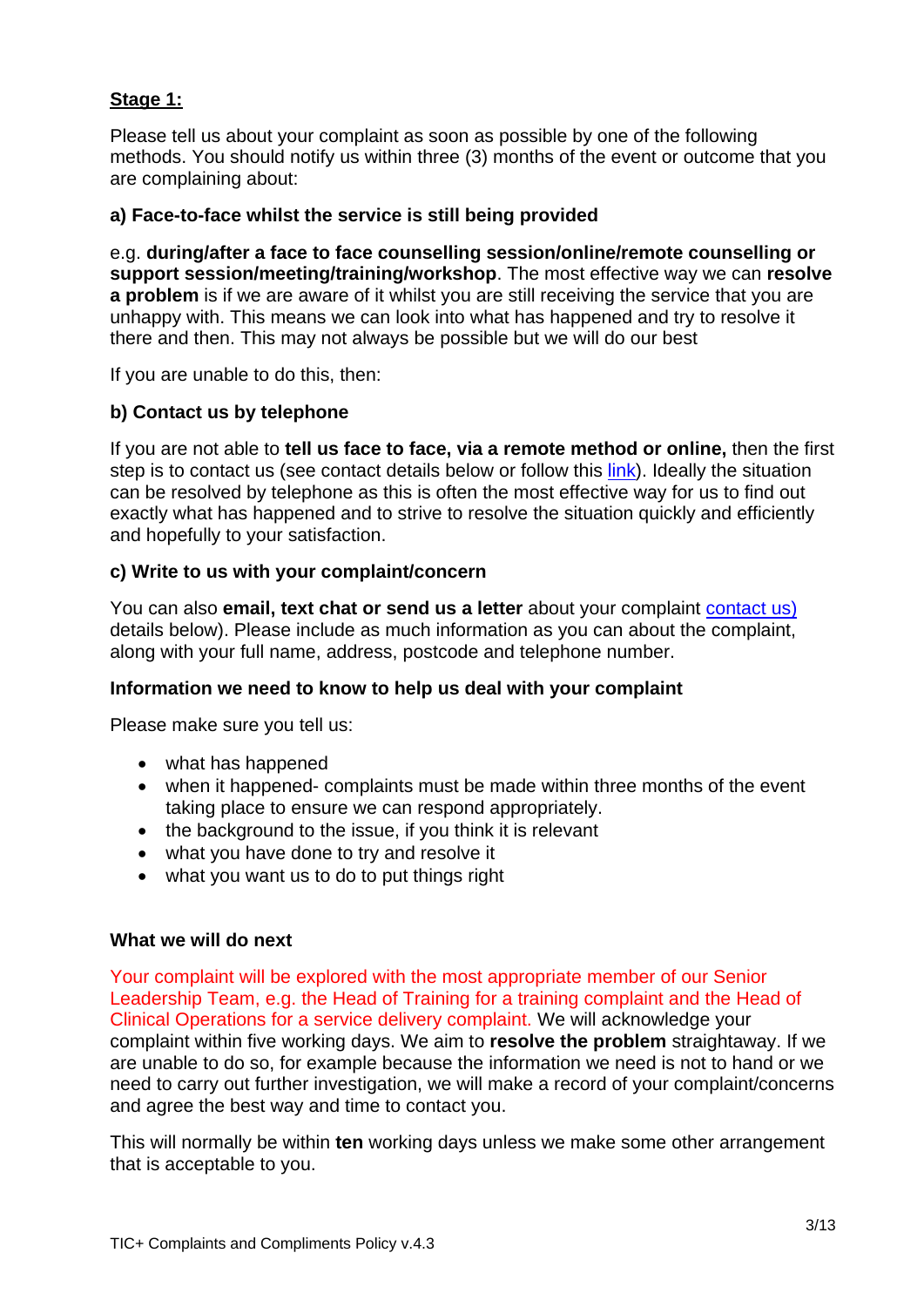#### **Stage 2: Appeal to Senior Executive Team Director**

If, after our response, you are still unhappy please tell us this in writing either by letter or email and send this to the contact at the postal or email address above. Please set out clearly the details of the complaint, explaining why you are not satisfied with our response and what you would like us to do to put things right.

Once we have received a formal written complaint, the complaint will be acknowledged in writing or via email within **10 working days** from receipt.

At this stage we will **invite you in to meet with us face to face**, with a non-involved Director from our Senior Executive Team who will explore the appeal to your complaint. You will be able to bring someone with you if you like to support you, although as these are not legal proceedings, we do not accept legal representation.

If a face to face is not possible, due to restrictions on meeting, geography or your convenience, we will offer you a telephone conference.

Following this meeting, the nominated Director will respond to your complaint; this should normally be within **10 working days** unless the matter is very complicated in which case it may take us up to a maximum of **21 working days**. Where this is the case, we will still let you know what action is being taken and tell you when we expect to be able to provide you with a full response.

We can only respond to complaints where we have been able to follow our procedure as laid out above; if a complainant is unwilling to engage with the process, in part or full, we may not be able to progress the complaint investigation to its full resolution.

## **Third parties or other agencies**

When someone else complains on your behalf, we need written confirmation from you saying that you agree for them act for you.

If your complaint involves the actions of a third party (another agency for example) please be aware we may need to contact them as part of our investigation into your complaint. In circumstances where this is not possible, where consent to contact is withheld, or where there is restricted availability to fundamental facts, **we may not be able to investigate your complaint fully.** 

In these cases, we may write to you to advise that as we are unable to establish a case based on a balance of probability due to lack of information, we will not be able to progress your complaint any further.

## **Continuation of service while a complaint is under way**

Your wellbeing matters to us. Raising a complaint would not, ordinarily, affect your right to receive counselling or training from us (see Appendix on Vexatious complaints/unreasonable behaviour) and we will wherever possible, endeavour to ensure that you are able to remain with same practitioner/professional, if that is your wish.

In some circumstances however, our duty of care to our staff may require us to refer/reallocate you to another professional of equal competence and we reserve the right to do this. If we decide to do this, we will **let you know first** and discuss fully with you **all the options** that are open to you, including going elsewhere for counselling or training.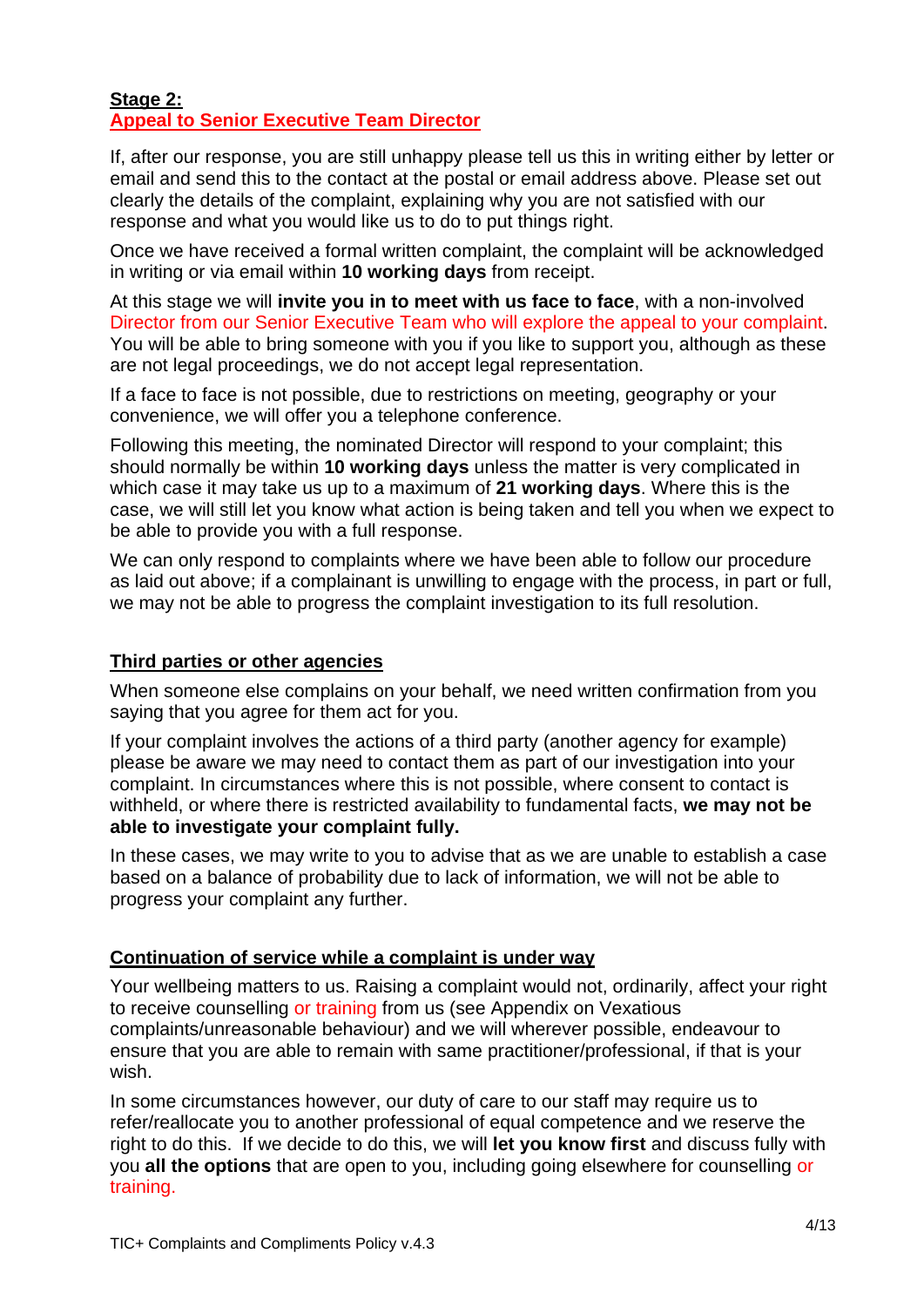#### **Next steps:**

We really hope that we are able to resolve your complaint in an **honest, open and satisfactory** way. However, if after receiving a written response from us to your complaint you still feel that your complaint has been **unresolved** then there are a number of organisations that can investigate your complaint. Details are below, please note that each agency will have different response times and availability due to the current COVID -19 pandemic:

## **External Agencies**

#### **Relating to the way the charity is run**

If your complaint is concerning a **serious risk of harm to the charity**, or its assets or the people it is set up to benefit, contact the Charity Commission.

The Charity Commission PO Box 1227 Liverpool L69 3UG 0845 3000 218 www.charity-commission.gov.uk

### **Relating to fundraising**

If your complaint is to do with **fundraising,** then the Fundraising Standards Board can investigate your complaint.

You must contact them within **two months** of receiving your response from us.

Fundraising Standards Board Hampton House 20 Albert Embankment London SE1 7TJ

Tel: 0845 402 5442

#### **Relating to our counselling services**

You can also contact BACP (British Association of Counsellors & Psychotherapists) if you have a complaint about our **counselling services** that has not been resolved by our internal processes.

**BACP** 

BACP House, Unit 15, St. John's Business Park, Lutterworth LE17 4HB,

Email:Professional\_Conduct@bacp.co.uk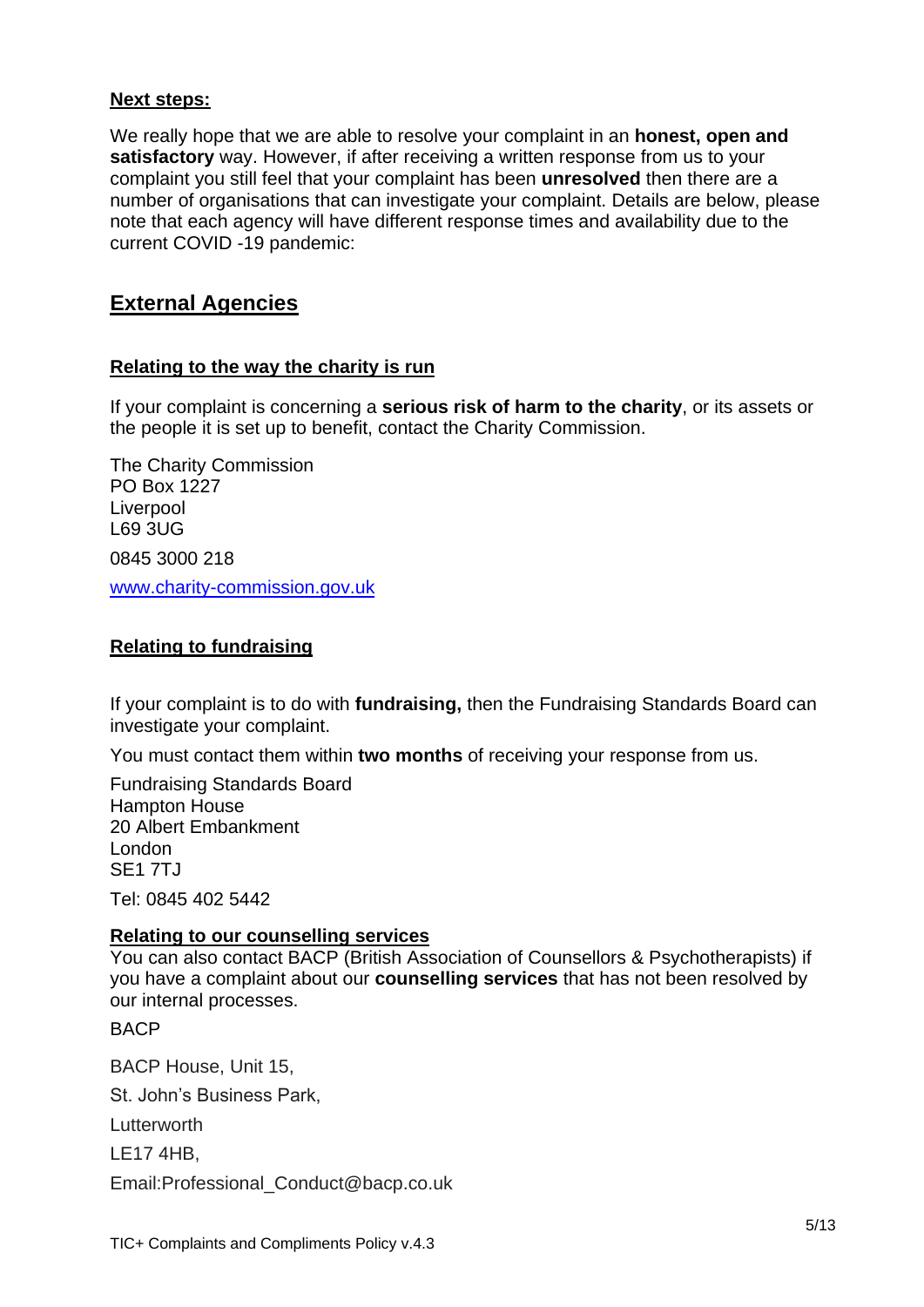## **Relating to our CPCAB Accredited training services**

You can contact CPCAB (Counselling and Psychotherapy Central Awarding Body) if you have a complaint about our **training services** that has not been resolved by our internal processes.

CPCAB Orchard Neville House **Glastonbury** BA68QQ Email: [gill@cpcab.co.uk](mailto:gill@cpcab.co.uk) \* all other training delivered by TIC+ falls under our internal process as detailed above.

# **Putting it right**

When we get things wrong we will act to:

- **accept responsibility and apologise**
- **explain what went wrong and why**, and
- **put things right** by making any changes required
- **learn lessons** and change policies and practices where proportionate and sensible to do so

The action we take to put matters right (i.e. redress) in response to a complaint can include any combination of the remedies set out in the list below

The remedy applied needs to be **proportionate and appropriate to** the failure in service, and take into account what redress people seek when they complain. An **apology** is generally the most appropriate action, but **other action** may also be necessary in some circumstances. This may include:

- **A full apology,** explaining what happened and/or what went wrong. (an apology is not an acceptance of liability under Section 2 of the Compensation Act 2006)
- **Provide the service required in first instance** (immediately, if appropriate)
- **Putting things right** (for example a change of procedure to prevent future difficulties of a similar kind, either for the complainant or others)
- **Training or supervising staff;** or a combination of both

Over is a simple **diagram of our complaints process:**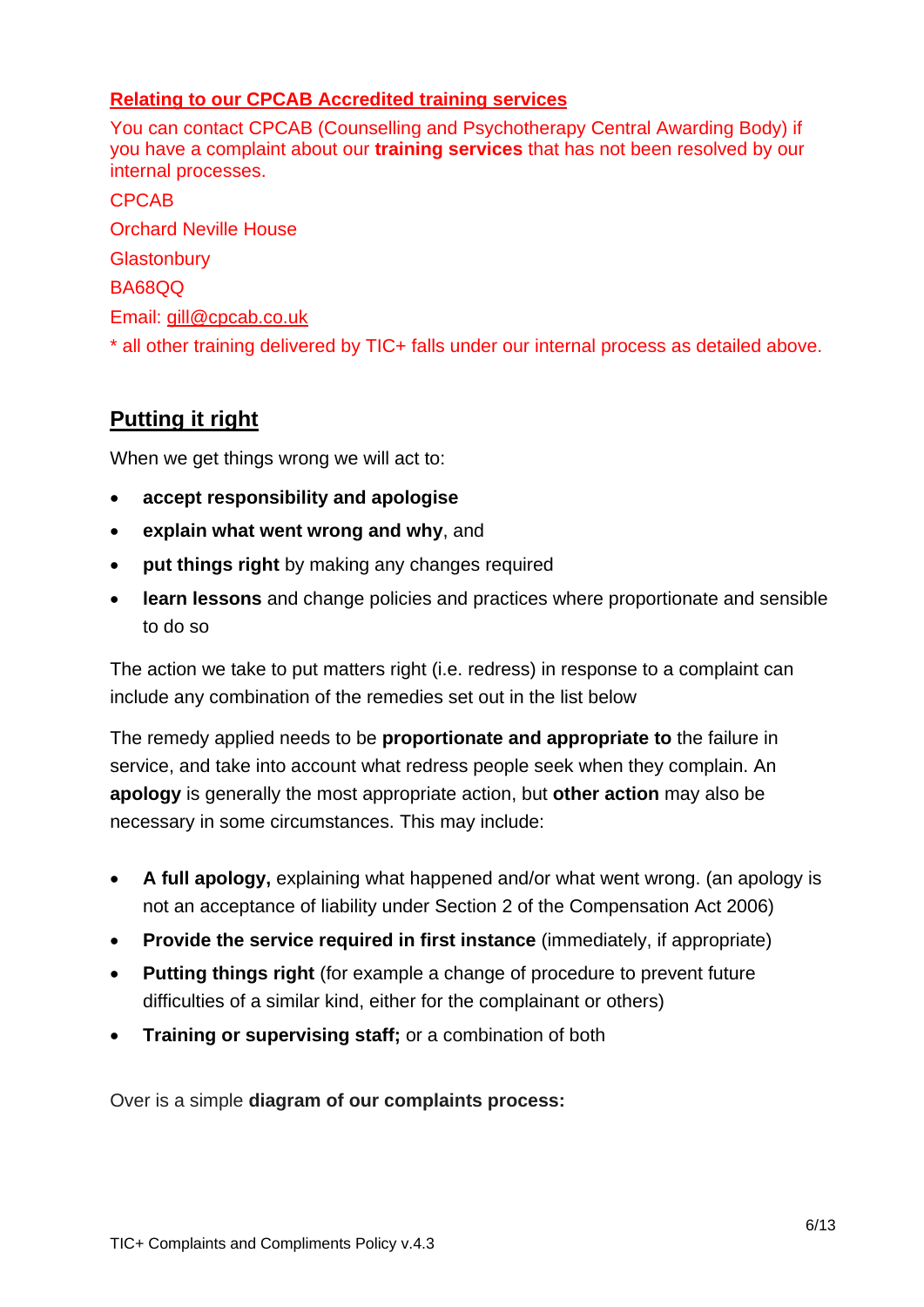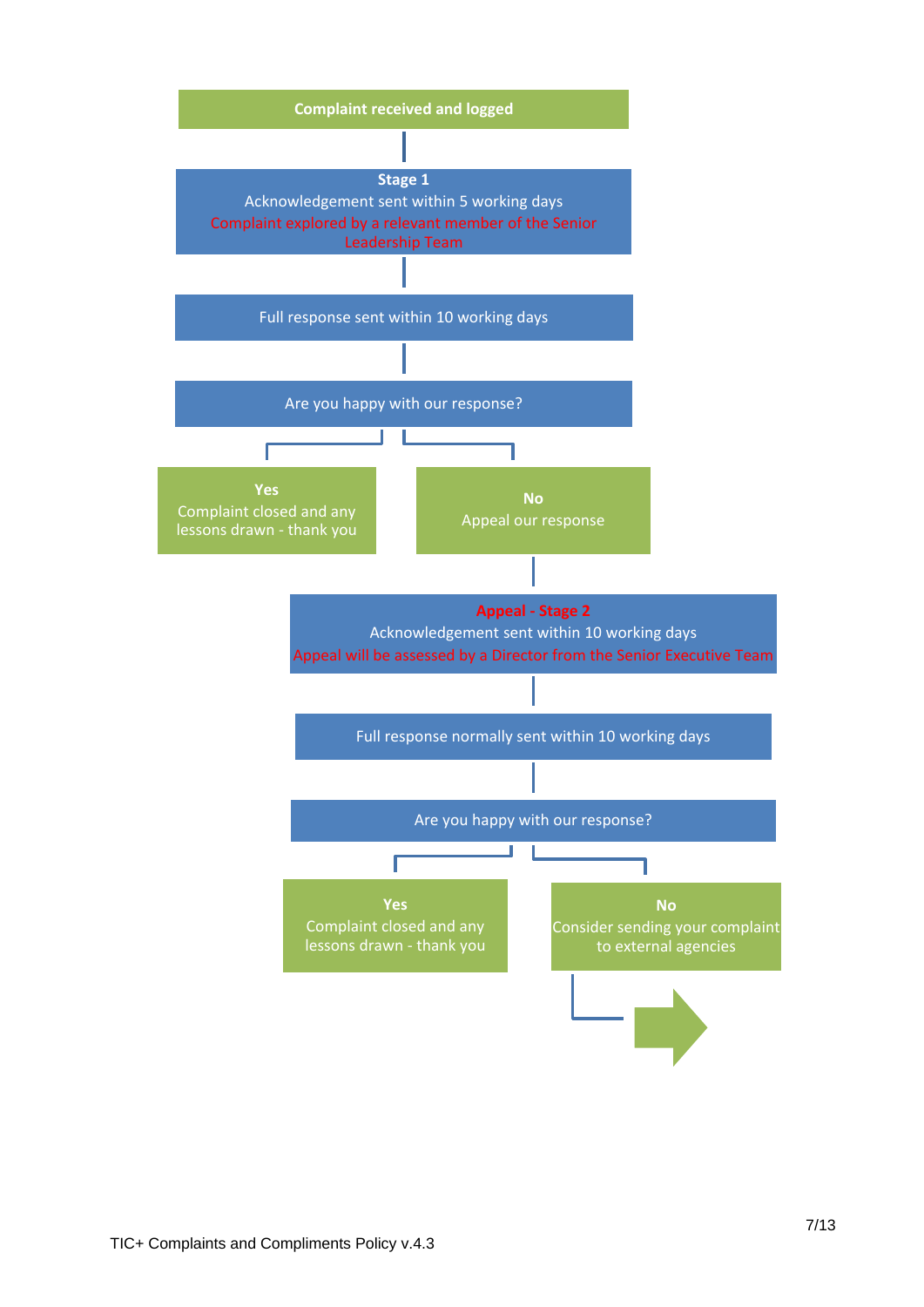## **Vexatious/Repetitive complaints and unreasonable behaviour**

All complaints will be dealt with in accordance with this policy. However, **unreasonable** or **abusive complaint behaviour** does happen from time to time, and vexatious and repetitive complaints are an increasing problem for **charities and other voluntary sector bodies.** 

Difficulties in handling such situations can place strain on time and resources and can be stressful for staff who have to deal with these complex and challenging issues.

The Parliamentary and Health Service Commissioner defines unreasonably persistent complainants as "**those who, because of the frequency or nature of their contact with an authority, hinder the authority's consideration of their or other people's, complaints**".

We have a policy which sets out how we will respond to these situations. This is set out in our Appendix.

# **Complaints Log**

Complaint details, outcomes and actions taken are recorded by us and used for service improvement. We record all complaints we receive and collate data from them to help us understand what types of problems are most prevalent, and how well we are doing to resolve them.

We value your feedback and expect to use it to help us to:

- **aet things right in the future if** we have not done so already
- be more **open and accountable**
- seek **continuous improvement**

We will handle your information so that it is only processed and retained appropriately and legally, in line with data protection legislation. For more details, please refer to our Privacy Policy [\(https://ticplus.org.uk/privacy-policy/\)](https://ticplus.org.uk/privacy-policy/)

# **Staff Support**

TIC+ is committed to supporting its staff and recognises that being part of an incident, complaint or claim can cause distress. The Directors have ultimate responsibility for making sure that there are effective systems in place to support staff. This can include, amongst other support systems: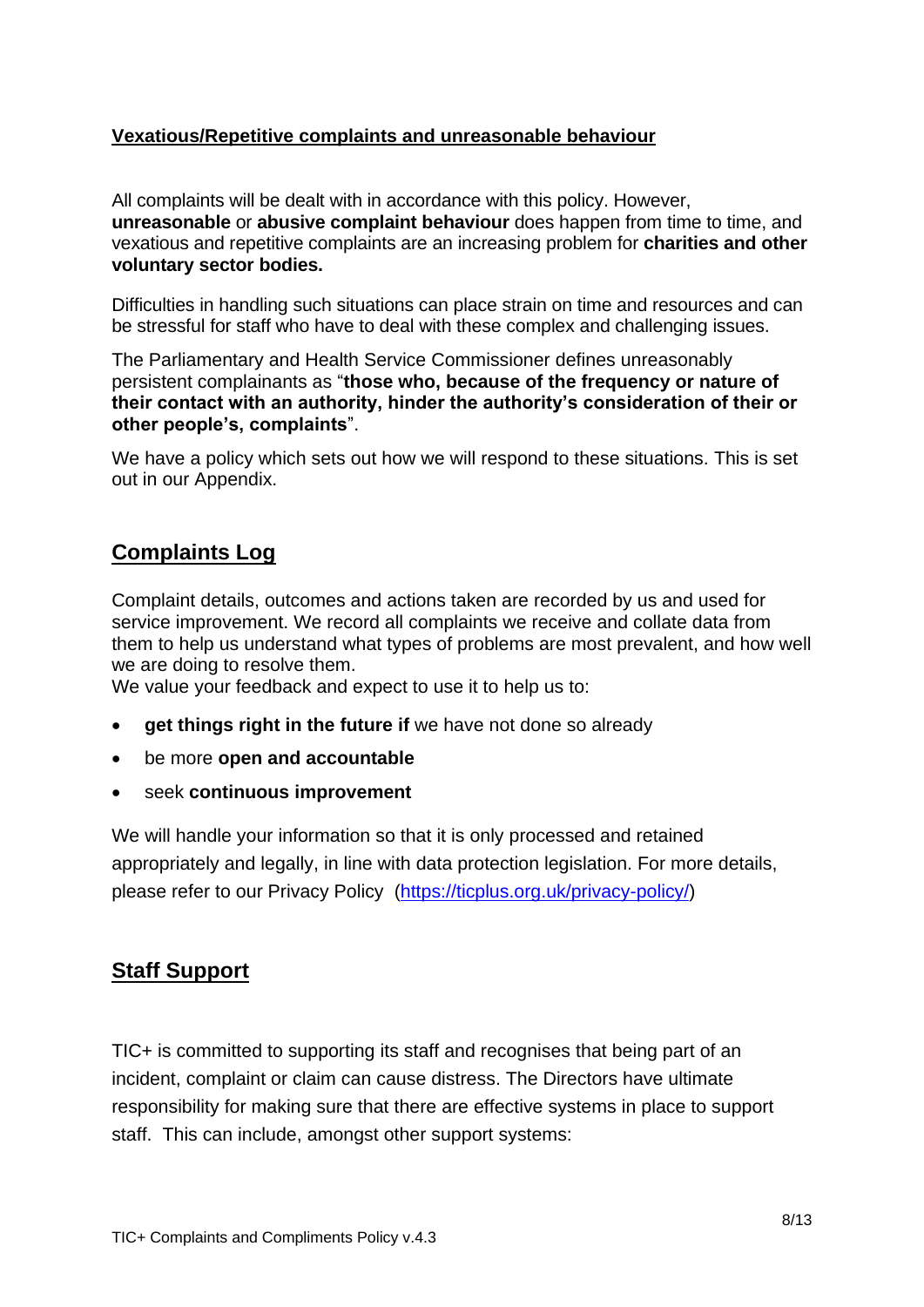- Support from line manager
- Additional external supervision (counselling, training, managerial or whatever support is agreed to be appropriate for individual)
- Access to counselling support if appropriate

If significant stress is caused, leading to a negative effect on mental health, advice will be given by our external HR body on the appropriate support and actions, including being given the option to withdraw from delivering counselling or training where this is considered the best course of action.

**Contact us** All complaints and requests for review under our complaints procedure should be sent as follows

By post **TIC+ Office 74, 4th Floor, Building 8, Vantage Point Business Village, Mitcheldean GL170DD**

By email[:feedback@ticplus.org.uk](mailto:feedback@ticplus.org.uk)

If you are unable to contact us in writing as above, and require a reasonable adjustment because you have additional needs which make this difficult, you may contact us as follows:

**Telephone:** 01594 372777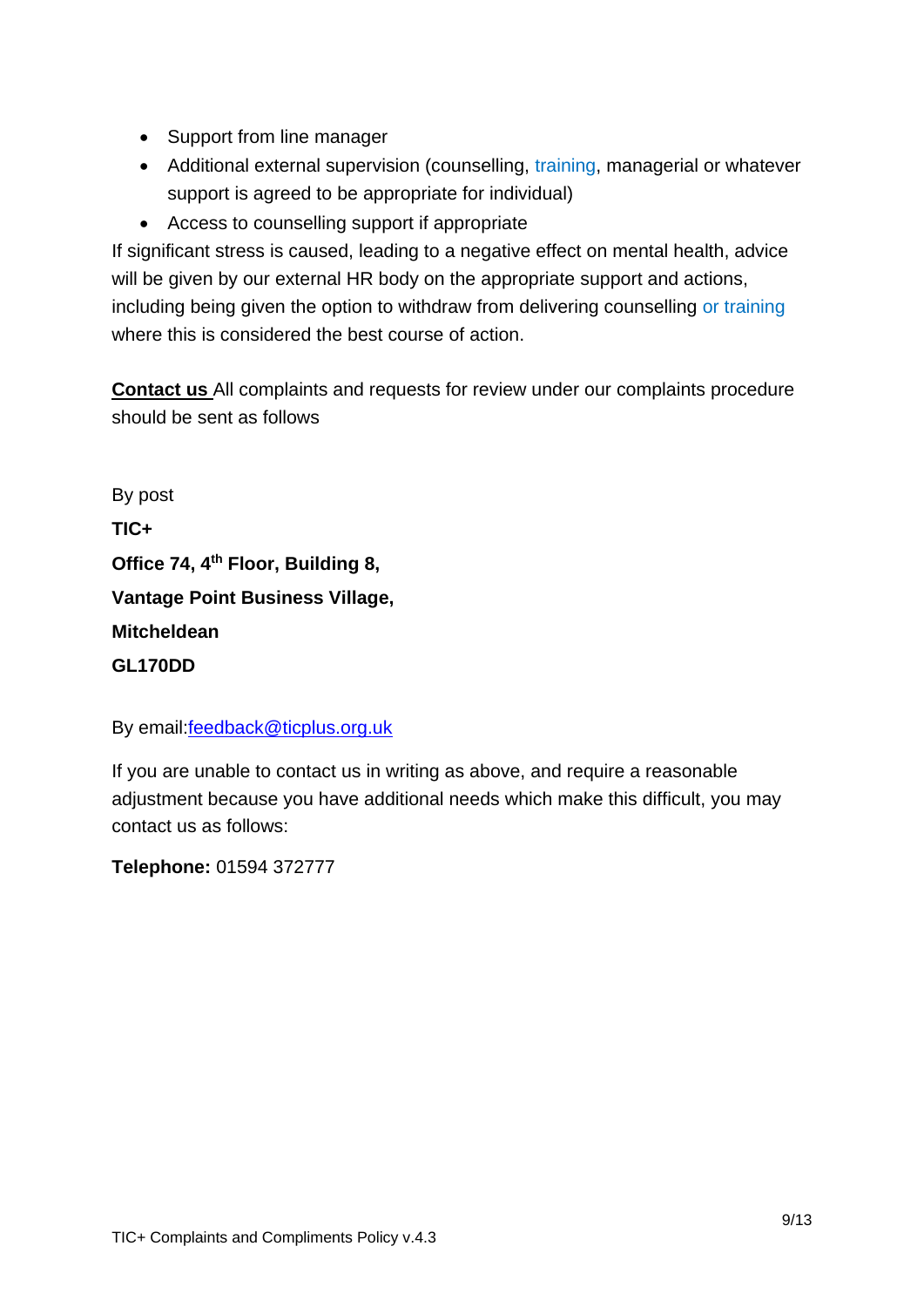# **Vexatious Complaints, Unreasonable and Abusive Behaviour Policy**

# **This policy is integrated with other existing TIC+ policies. It does not address issues of health and safety directly, which are dealt with elsewhere.**

This policy deals with service complaints which TIC+ staff consider vexatious or repetitive, and behaviour which we deem as unreasonable. It has been developed taking into account the [Information Commissioner's \(ICO\)](http://www.ico.gov.uk/) guidance under the Freedom of information Act 2000.

## **Vexatious or repetitive complaints**

We sometimes receive complaints which can be deemed 'vexatious' or 'repetitive'. Some of these complaints can be costly to handle; or responding to them may be a disproportionate use of our staff's time.

Deciding whether a complaint is vexatious requires us in each case to take into account the context and history of the complaint. We will consider whether the complaint is likely to cause **unjustified distress, disruption or irritation**. In particular, we will consider the following issues:

- Could the complaint fairly be seen as **obsessive**?
- Is the complaint **harassing or causing distress to staff**?
- Does the complaint appear to be **intended to cause disruption or annoyance**?
- Does the complaint **lack any serious purpose or value**?

The concern we will address is whether a complaint is vexatious in terms of the effect of the request on us and not whether the applicant is personally vexatious.

By its ordinary meaning, the term 'vexatious' refers to activity that **"is likely to cause distress or irritation, literally to vex a person to whom it is directed**".

For a complaint to be vexatious, we will consider whether there is a proper or justified cause for it. We will not only examine the complaint itself, but also its context and history. That context may include other complaints made by the applicant to us (whether complied with or refused), the number and subject matter of the complaints, as well as the history of other dealings between the complainant and ourselves. The effect a complaint will have may be determined as much, or indeed more, by that context as by the complaint itself.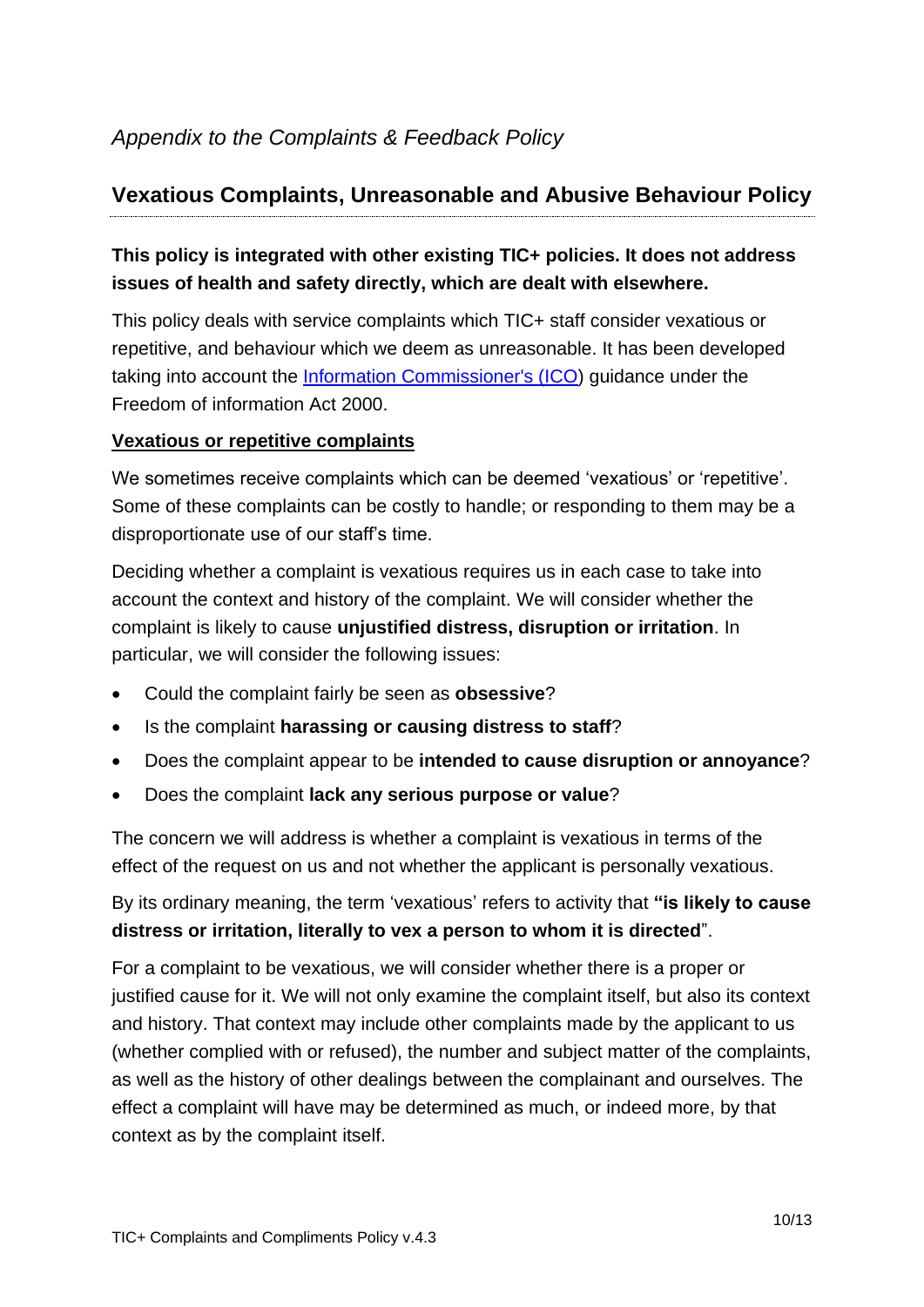We will take into consideration the following factors (which are not an exhaustive list) when determining whether a complaint is vexatious:

- where the complaint requests information which **has already been provided**
- where the nature and extent of the complainant's correspondence with us suggests an **obsessive approach to disclosure**
- where the tone adopted in correspondence by the complainant is **confrontational** and/or **haranguing** and demonstrates that the purpose is to argue and not really to obtain information
- where the correspondence could reasonably be expected to have a **negative effect on the health and well-being of our staff**
- where the complaint, viewed as a whole, appears to be intended simply **to reopen issues which have been disputed several times before**, and is, in effect, the pursuit of a complaint by alternative means
- where responding to the complaint would **likely entail substantial and disproportionate financial and administrative burdens for us**
- where the complainant **refuses to engage** with the process (will not meet, answer emails but instead repeatedly sends complaints in)
- where it is not a one-off complaint, but a case of the **same complaints having been made repeatedly**, or where on repetition, the particulars of the complaints have been varied **making it difficult to know exactly what the complainant is seeking a**nd making it less likely that the request can be satisfied

No single one of the above factors would lead to a finding, by itself, that a complaint was vexatious. However, based on the strength of the various factors, taken together with the history and context of a complaint, a complaint may be deemed vexatious by TIC. It is important of course that all complaints from a single source should not be deemed vexatious just because some may have been so previously. This is particularly the case if, on the face of it, the complaint seems to be specific, stand alone and straight forward. However, it is entirely appropriate and necessary, when considering whether a complaint is vexatious, to view that complaint in context - if, say, the complaint is part of a wider grievance TIC+ and is, for example, inextricably linked to an individual's quest to hold TIC+ to account for perceived shortcomings.

Complaints can sometimes become a vehicle for individuals to try to reopen previous issues. Although we recognise that people are not always satisfied with the responses they receive, the raising of complaints is not a cure-all for problems that have not been resolved through other channels. Continued complaints after the underlying complaint has been addressed, go beyond the reasonable pursuit of resolution.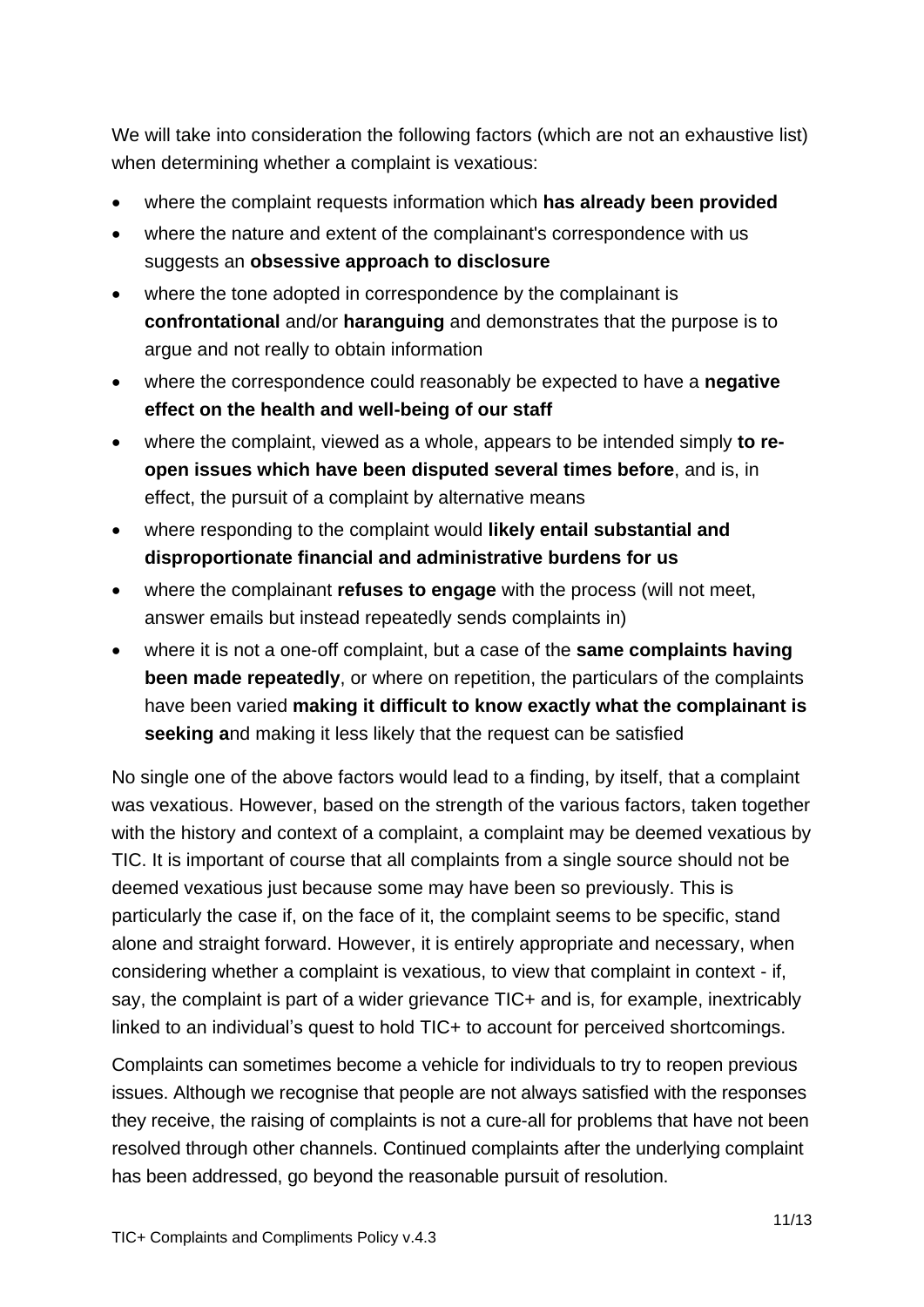## **Unreasonable Behaviour**

TIC+ understands that people may act out of character in times of distress or due to frustration. We do not view behaviour as unreasonable just because a complainant is forceful or determined. TIC+ staff make reasonable allowances for complainants' behaviour.

However, sometimes the situation between a complaint and TIC+ staff can escalate and the behaviour of the complainant becomes unacceptable, for example becoming abusive, aggressive or threatening. Such complaints are in the very small minority but we sometimes find ourselves in the position where we need to restrict or bring to an end communication and access to our premises or staff.

Our staff have the right to undertake their work free from abuse, threats and harassment, or vexatious and repetitive complaints. We expect our staff to be treated with courtesy and respect. TIC+ has a duty to protect the welfare and safety of staff and considers that violence, threats or abuse towards staff is unacceptable. Staff are also expected to treat complainants with courtesy, respect and fairness.

Complainants who harass, or have been abusive, aggressive or threatening on one or more occasions towards our staff - or their families or associates - directly or indirectly, will be considered unreasonable.

Any threats or acts of violence will cause direct contact with the complainant to be discontinued. Violence includes behaviour or language (written, oral, or in tone or otherwise) that may cause staff to feel afraid, threatened or abused. Examples of unacceptable behaviour include (but not exclusively) threats, verbal abuse, derogatory remarks, rudeness, racist, sexist, homophobic, transphobic, disablist or other harassment based on personal characteristic or obscene remarks, repeatedly demanding disciplinary action be taken against staff, and where complainants are known to have recorded meetings or telephone conversations without consent.

We also consider that inflammatory statements and unsubstantiated allegations can amount to abusive behaviour.

Furthermore, TIC+ staff will bring to an end phone calls if the caller is considered aggressive, abusive or threatening. The complainant will first be told that we consider their language offensive or their behaviour unacceptable, and will be asked to stop using such language or behaviour.

If a member of staff considers behaviour to be unreasonable they are advised in the first instance to refer it to their manager who may seek advice and guidance before determining future contact with the complainant, be that by telephone, in person, or electronically.